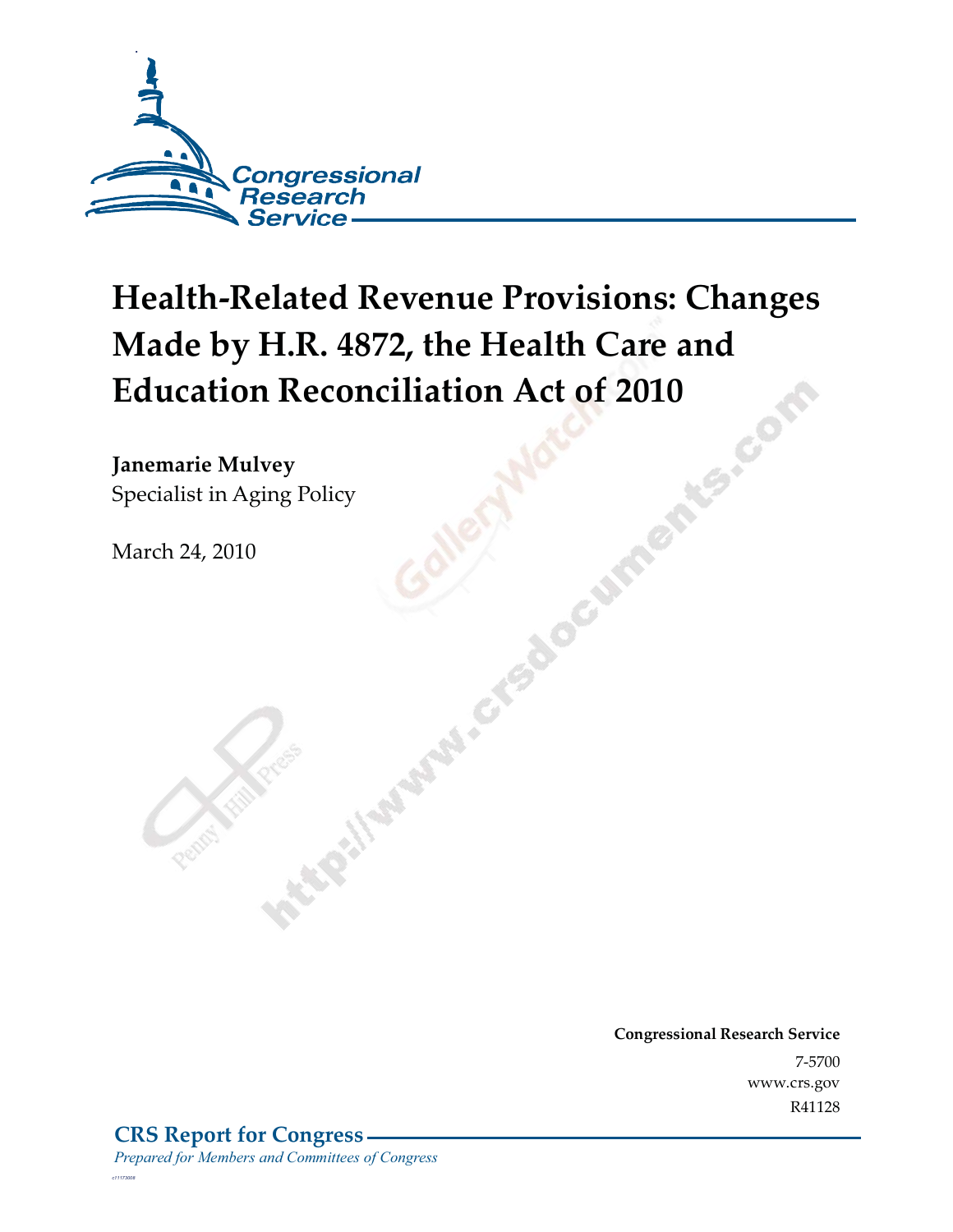## **Summary**

.

On March 23, the President signed into law H.R. 3590, the Patient Protection and Affordable Care Act (PPACA; P.L. 111-148) as passed by the Senate on December 24, 2009, and the House on March 21, 2010. The new law will, among other things, raise revenues to pay for expanded health insurance coverage by imposing excise taxes and fees on industries in the health care sector, limiting tax-advantaged health accounts, and increasing the Medicare payroll tax on upperincome households.

On March 21, the House also passed an amendment in the nature of a substitute to H.R. 4872, the Health Care and Education Reconciliation of 2010 (hereinafter referred to as the Reconciliation bill). The Reconciliation bill amends provisions in PPACA and is now before the Senate for consideration.

This report summarizes the health-related revenue provisions (Title 1, Subtitle E) in the Reconciliation bill as they relate to PPACA. Specifically, the report discusses the amendments to the revenue provisions related to changes to thresholds, implementation date, and other provisions relating to the 40% excise tax on high-cost health insurance plans. The Reconciliation bill also includes provisions to add a 3.8% tax on net investment income and convert the fee on medical device manufacturers to an excise tax based on sales revenue. The bill would also delay implementation dates for a number of other revenue provisions in PPACA, including implementation of the flexible spending account limitations, and provisions to eliminate the deduction for expenses allocable to the Medicare Part D subsidy.<br>
deduction for expenses allocable to the Medicare Part D subsidy.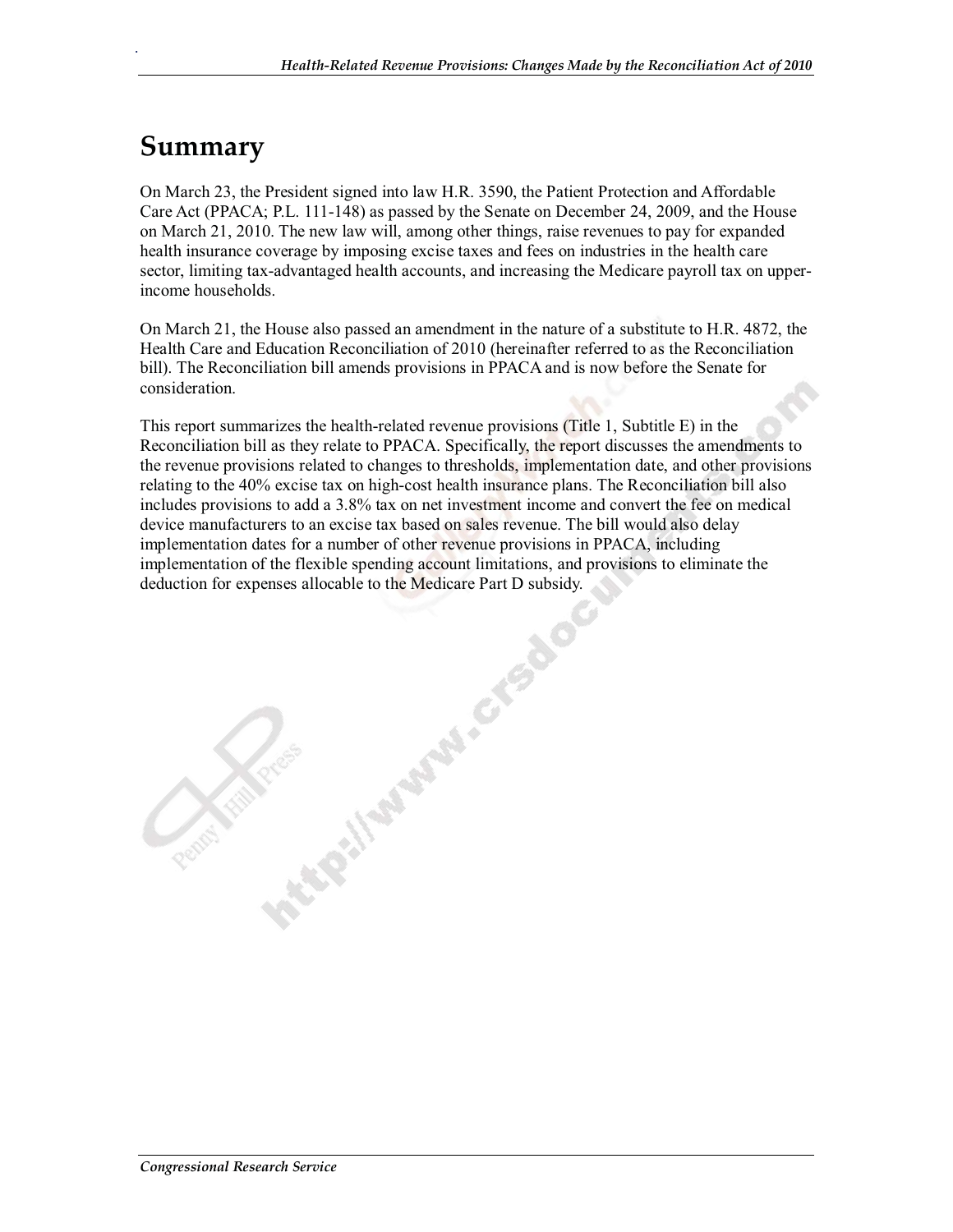## **Contents**

.

| Annual Fee On Pharmaceutical Companies and Medical Device Manufacturers 5     |  |
|-------------------------------------------------------------------------------|--|
| Eliminate Employer Deduction for Retiree Prescription Drug Plans Eligible for |  |
|                                                                               |  |
|                                                                               |  |
|                                                                               |  |
|                                                                               |  |
| Tax-Advantaged Accounts and Itemized Deductions Used to Pay for Health Care   |  |
|                                                                               |  |
|                                                                               |  |

## **Tables**

| Table 1. Health-Related Revenue Provisions in Title IX of PPACA and Subtitle E of H.R. |  |
|----------------------------------------------------------------------------------------|--|
|                                                                                        |  |
|                                                                                        |  |

### **Contacts**

| Author Contact Information. |  |
|-----------------------------|--|
|                             |  |
|                             |  |
|                             |  |
|                             |  |
|                             |  |
|                             |  |
|                             |  |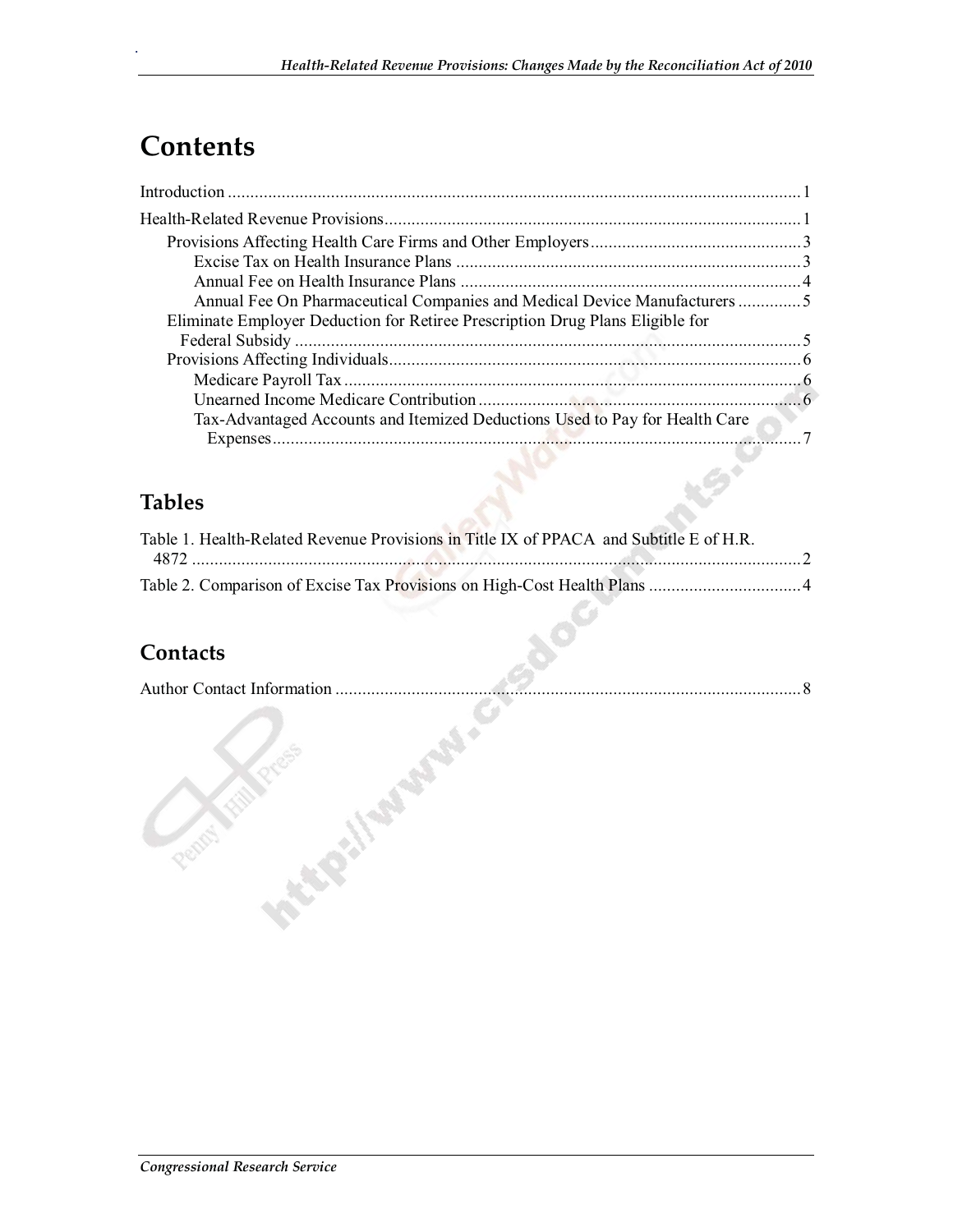## **Introduction**

.

On March 21, the House passed H.R. 4872, the Health Care and Education Reconciliation Act of 2010, which amends health-related revenue provisions in the recently enacted Patient Protection and Affordable Care Act (PPACA; P.L. 111-148). These amendments include modifications to taxes and fees imposed on firms in the health care sector and other employers as well as imposing additional taxes on upper-income individuals. The Reconciliation bill would also delay implementation of a number of health-related revenue provisions in PPACA. This report details the changes that would be made to those health-related revenue provisions.

## **Health-Related Revenue Provisions**

The health-related revenue provisions in the Reconciliation bill amend PPACA in a number of areas. The most significant differences include changes to the 40% excise tax on high-cost plans and the imposition of a new tax on net investment income for upper-income tax filers. Other changes include delays in the implementation date of the various provisions.

**Table 1** shows the implementation date and projected preliminary revenues from each provision in the two bills. Note that the revenues in **Table 1** under the column labeled H.R. 4872 represent a combination of the revenue effects of PPACA as amended by H.R. 4872. According to projections by the Congressional Budget Office (CBO) and the Joint Committee on Taxation (JCT), if both bills are enacted, this would raise \$391.5 billion in health-related provisions over 10 years. Other revenues would come from penalties on individuals and employers as well as other non-health related revenue provisions.<sup>1</sup> CBO projects that the deficit would be reduced by \$143 billion over the 10-year period 2010-2019 if both bills were enacted. Of those savings, 63% (\$90 billion) is on-budget and the remaining 37% (\$53 billion) is off-budget, reflecting increases in the Medicare Hospital Insurance (HI) and Supplementary Medical Insurance (SMI) Trust Funds.<sup>2</sup>

**Pillipperside** 

 $1$  For more information on penalties paid by employers who do not provide coverage or individuals who do not have health insurance coverage, see CRS Report R41126, *Private Health Insurance: Changes Made by H.R. 4872, the Health Care and Education Reconciliation Act of 2010*, by Hinda Chaikind et al.

<sup>&</sup>lt;sup>2</sup> Congressional Budget Office, Letter to Honorable Nancy Pelosi, March 20, 2010.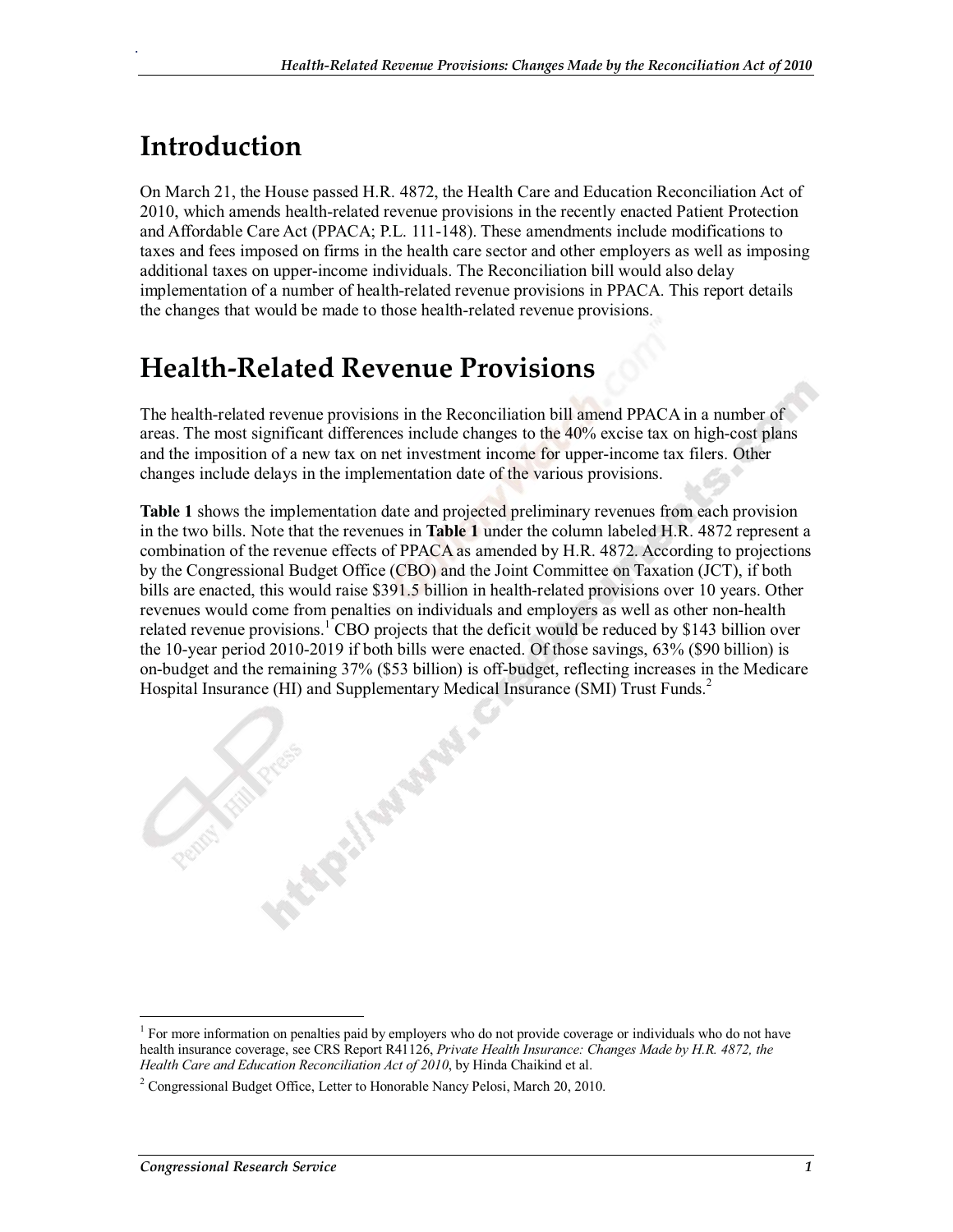|                                                                                                  | <b>PPACA</b>                                                       |                                                   | H.R. 4872 <sup>a</sup>                                             |                                                   |
|--------------------------------------------------------------------------------------------------|--------------------------------------------------------------------|---------------------------------------------------|--------------------------------------------------------------------|---------------------------------------------------|
|                                                                                                  | <b>Effective Date,</b><br><b>Taxable Years</b><br><b>Beginning</b> | Increase in<br><b>Revenues</b><br>(FY2010-FY2019) | <b>Effective Date,</b><br><b>Taxable Years</b><br><b>Beginning</b> | Increase in<br><b>Revenues</b><br>(FY2010-FY2019) |
| Provisions Affecting Health Care Firms and Employers                                             |                                                                    |                                                   |                                                                    |                                                   |
| <b>Excise Taxes and Fees</b>                                                                     |                                                                    |                                                   |                                                                    |                                                   |
| 40% Excise Tax on High-Cost Plans                                                                | 2013                                                               | \$148.9 billion                                   | 2018                                                               | \$32.0 billion                                    |
| Impose Annual Fee on Health<br><b>Insurance Providers</b>                                        | 2011                                                               | \$59.6 billion                                    | 2014                                                               | \$60.1 billion                                    |
| Annual Fee on Manufacturers and<br>Importers of Branded Drugs                                    | 2010                                                               | \$22.2 billion                                    | 2011                                                               | \$27.0 billion                                    |
| Annual Fee/ Excise Tax on<br>Manufacturers and Importers of<br><b>Certain Medical Devices</b>    | 2011                                                               | \$19.2 billion                                    | 2012 <sup>b</sup>                                                  | \$20.0 billion                                    |
| 10% Excise Tax on Indoor Tanning<br><b>Services</b>                                              | July 1, 2010                                                       | \$2.7 billion                                     | July 1, 2010                                                       | \$2.7 billion                                     |
| <b>Limitations on Employer Deductions</b>                                                        |                                                                    |                                                   |                                                                    |                                                   |
| Eliminate Deductions for Expenses<br>Allocable to Medicare Part D subsidy                        | 2011                                                               | \$5.4 billion                                     | 2013                                                               | \$4.5 billion                                     |
| Limit Deduction for Compensation<br>to \$500,000 for Executives of Health<br>Insurance Companies | 2013                                                               | \$0.6 billion                                     | 2013                                                               | \$0.6 billion                                     |
| <b>Provisions Affecting Individuals</b>                                                          |                                                                    |                                                   |                                                                    |                                                   |
| <b>Medicare Tax</b>                                                                              |                                                                    |                                                   |                                                                    |                                                   |
| Medicare Payroll Tax                                                                             | 2013                                                               | \$86.8 billion                                    | 2013                                                               | \$86.8 billion                                    |
| Medicare Tax on Investment Income                                                                | <b>NA</b>                                                          | <b>NA</b>                                         | 2013                                                               | \$123.4 billion                                   |
| Modifications to Tax-Advantaged Accounts and Itemized Deductions Used for Health Care            |                                                                    |                                                   |                                                                    |                                                   |
| Limit Health Flexible Spending<br>Accounts (FSAs) to \$2,500                                     | 2011                                                               | \$14.3 billion                                    | 2013                                                               | \$13.0 billion                                    |
| Raise Penalty for Non-Qualified HSA<br>Withdrawals from 10% to 20%                               | 2011                                                               | \$1.3 billion                                     | 2011                                                               | \$1.4 billion                                     |
| Change the Definition of Medical<br>Expenses for FSAs and Health Savings<br>Accounts (HSAs)      | 2011                                                               | \$5.0 billion                                     | 2011                                                               | \$5.0 billion                                     |
| Raise 7.5% Floor for Itemized Medical<br>Expenses to 10% for Those Under<br>Age 65               | 2013                                                               | \$15.2 billion                                    | 2013                                                               | \$15.2 billion                                    |
| <b>Total Revenues Relating to</b><br><b>Health Care</b>                                          |                                                                    | \$381.2 billion                                   |                                                                    | \$391.5 billion                                   |

#### **Table 1. Health-Related Revenue Provisions in Title IX of PPACA and Subtitle E of H.R. 4872**

**Source:** Joint Committee on Taxation, December 19, 2009, JCX-61-09, and Joint Committee on Taxation, March 20, 2010, JCX-17-10.

**Notes:** This table does not include those revenue provisions not directly related to health care.

- a. Represents the combination of provisions in H.R. 4872 with the revenue effects of PPACA as passed by the Senate.
- b. Imposed on sales after this date.
- c. The differences between the revenue estimates between the two bills do not reflect differences in provisions but rather technical corrections.

.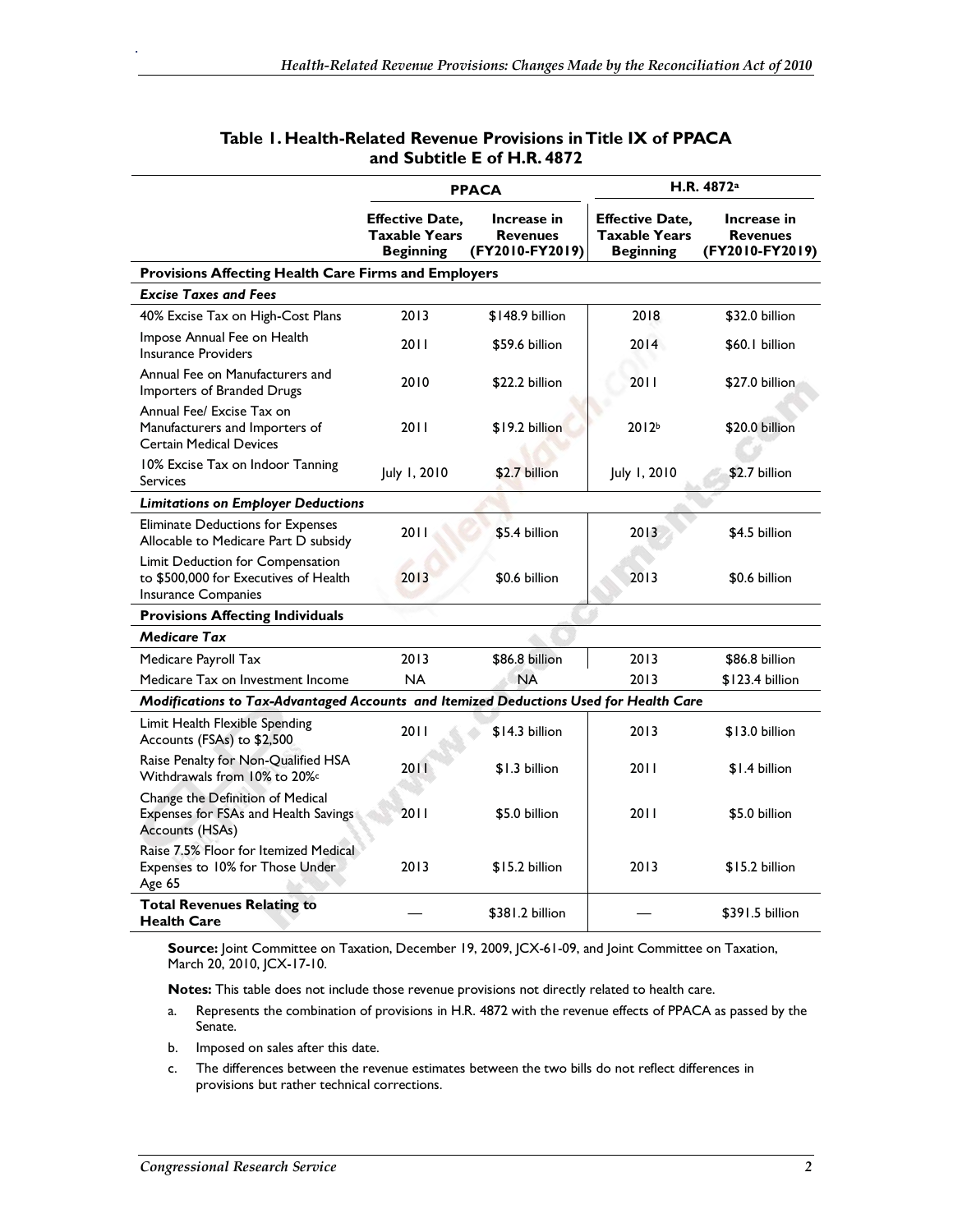#### **Provisions Affecting Health Care Firms and Other Employers**

The Reconciliation bill would amend the following taxes or fees imposed on health insurers, plan administrators, and health companies imposed by PPACA:

- an excise tax on high-cost employer-sponsored health insurance;
- an annual fee on health insurance providers;

.

- an annual fee on manufacturers and importers of brand name pharmaceuticals; and
- an excise tax on manufacturers and importers of certain medical devices.

The Reconciliation bill would also delay the limitations on the ability of employers to deduct from their taxable income the federal subsidies for retiree prescription drug coverage. The Reconciliation bill would not amend the 10% tax on indoor tanning services or the limit for the deductibility of compensation for health insurance executives, both of which were specified in PPACA.

The following section describes the current law (where applicable), provisions in the PPACA, and proposed amendments in the Reconciliation bill.

#### **Excise Tax on Health Insurance Plans**

Under current law, there is no tax on the value of health care insurance coverage provided by insurers.<sup>3</sup> PPACA would impose a 40% excise tax on health insurers and health plan administrators for coverage that exceeds certain thresholds. Health insurance coverage subject to the excise tax in PPACA was broadly defined to include not only the employer and employee premium payments for health insurance (including self-insured plans), but also premiums paid by the employee and the employer for dental and vision coverage. In addition, tax-advantaged health-related accounts such as flexible spending accounts (FSAs), health savings accounts (HSAs), and health reimbursement accounts (HRAs) are also specified as health insurance coverage and subject to the excise tax. For these tax-advantaged accounts, the plan administrator (which is often the employer) would be subject to the excise tax. The excise tax would be levied on each of these components (i.e., health insurance, dental and vision, FSAs) based on their share of the total for health insurance coverage. This share would then be applied to the amount of the total contribution that exceeds the applicable threshold to determine the excise tax imposed on each component.

The Reconciliation bill (Section 1401) would amend the excise tax provisions in the Senate bill as shown in **Table 2**. Specifically, the bill would amend PPACA to

- raise thresholds for all groups;
- remove stand alone dental and vision plans from threshold calculation;
- delay implementation of the excise tax until 2018;

<sup>3</sup> See CRS Report RL33505, *Tax Benefits for Health Insurance and Expenses: Overview of Current Law and Legislation*, by Janemarie Mulvey.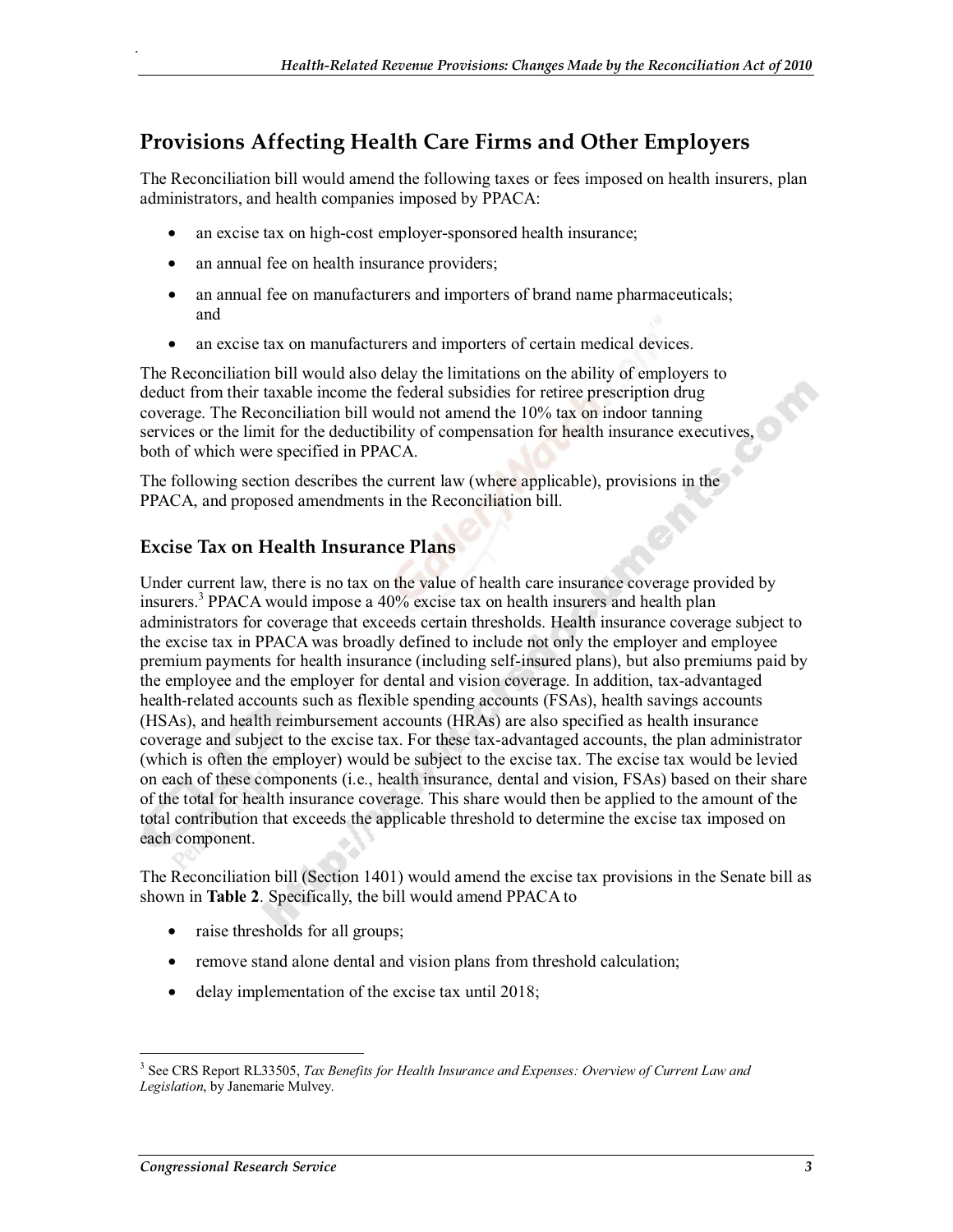- allow multi-employer plans to be subject to family thresholds only; and
- eliminate high-cost state designations eligible for phased-in thresholds.

#### **Table 2. Comparison of Excise Tax Provisions on High-Cost Health Plans**

In PPACA and H.R. 4872

|                                                        | <b>PPACA</b>                                                                        | H.R. 4872                                                                                  |  |
|--------------------------------------------------------|-------------------------------------------------------------------------------------|--------------------------------------------------------------------------------------------|--|
| <b>General Threshold Amounts</b>                       | \$8,500 single<br>\$23,00 family                                                    | $$10,200$ single<br>\$27,500 family                                                        |  |
| Insurance Coverage Subject to the<br><b>Thresholds</b> | Health insurance, dental, vision, flexible<br>spending and health savings accounts. | Same as H.R. PPACA, except<br>excludes stand alone dental and<br>vision plans              |  |
| Alternative Thresholds                                 | High Risk professions and retirees aged<br>55 to 64                                 | Same as H.R. PPACA                                                                         |  |
| Alternative Thresholds for Special<br>Groups           | \$9,850 single<br>\$26,000 family                                                   | $$11,850$ single<br>\$30,950 family                                                        |  |
| Multi-Employer Plans (Unions)                          | Same thresholds as general category<br>above                                        | Only subject to general threshold<br>for family coverage (even for self-<br>only coverage) |  |
| High Cost State Designation                            | Phased-in thresholds                                                                | <b>Eliminate Provision</b>                                                                 |  |
| Implementation Date                                    | 2013                                                                                | 2018                                                                                       |  |

**Source:** Compiled by CRS.

.

In addition to the differences between the two bills identified in **Table 2**, the Reconciliation bill would amend PPACA to allow employers to adjust the cost of health insurance coverage (when compared with the thresholds) if the demographics of their workforce in terms of age and gender is different from that of a national risk pool.<sup>4</sup> The amendments in H.R. 4872 to the excise tax provisions would reduce the 10-year revenue projection by \$117 billion as compared to PPACA (see **Table 1**).

#### **Annual Fee on Health Insurance Plans**

Under current law, there are special rules for determining the taxable income of insurance companies.<sup>5</sup> The rules differ depending on whether the company is a life insurance or a property and casualty insurer. Insurance companies are also subject to federal income tax at regular corporate rates. PPACA would impose a fee on all health insurers based on their market share. The fee would be applied to net premiums written and would be imposed beginning in 2011. <sup>6</sup> The aggregate fee would equal \$8 billion in 2014, \$11.3 billion in 2015 and 2016, \$13.9 billion in 2017, and \$14.3 billion in 2018. After 2018, the fee amount is indexed to the rate of growth in premiums. The fee would not apply to self-insured plans and federal, state, or other government entities. Certain nonprofit insurers who have medical loss ratios within specific limits would also be excluded. However, under PPACA, the annual fee would apply to companies or organizations

<sup>&</sup>lt;sup>4</sup> The national risk pool is based on the rates in the standard Blue Cross Blue Shield FEHBP health insurance plan.

<sup>&</sup>lt;sup>5</sup> Subchapter L of the Internal Revenue Code.

<sup>6</sup> See CRS Report R40834, *The Market Structure of the Health Insurance Industry*, by D. Andrew Austin and Thomas

L. Hungerford, for information on market share of individual health insurance companies.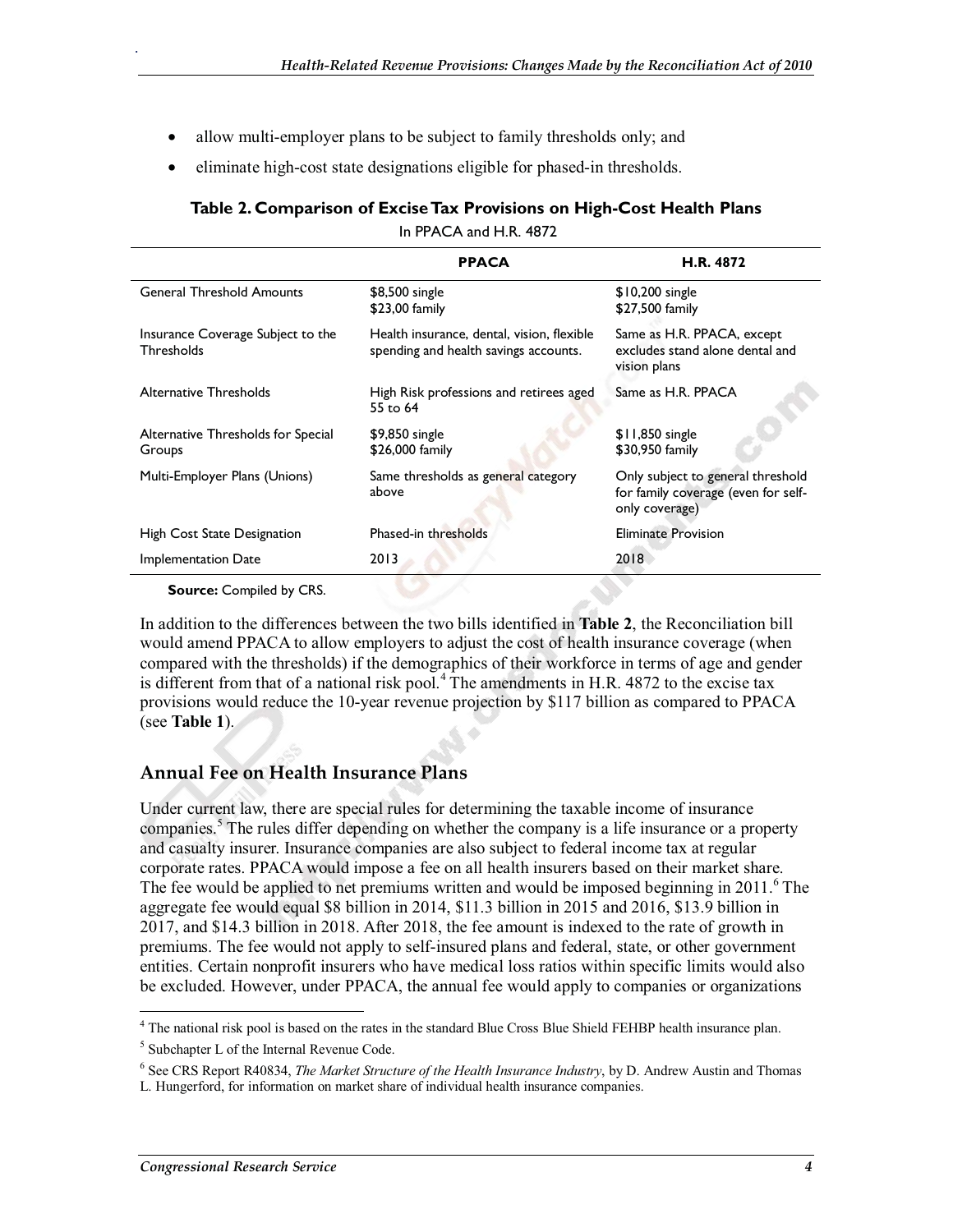that underwrite government-funded insurance (i.e., Medicaid-managed care plans and Federal Employees Health Benefits Program [FEHBP]).

The Reconciliation bill (Section 1406) would delay the implementation of the fee on health insurers by three years to 2014. The Reconciliation bill also adds additional provisions for taxexempt insurance providers. Only 50% of net premiums for tax-exempt insurer are taken into account when calculating the fee. The bill would also exempt Voluntary Employee Benefit Associations (VEBAs) and nonprofit providers for whom more than 80% of revenues are received from public programs that target low-income, elderly, or disabled populations.

#### **Annual Fee On Pharmaceutical Companies and Medical Device Manufacturers7**

Under current law, beyond corporate taxes, there are no fees or excise taxes targeted toward drug companies and medical device manufacturers. PPACA would impose an annual fee on certain manufacturers and importers of branded prescription drugs (including biological products and excluding orphan drugs). The fee structure would be based on annual sales and would be set to reach a certain revenue target each year. PPACA specifies that these additional revenues should be transferred to the Federal Medicare Supplementary Insurance (Part B) Trust Fund. The Reconciliation bill (Section 1404) would amend the annual target revenues to \$2.5 billion for 2011, \$2.8 billion per year for 2012 and 2013, \$3.0 billion 2014 through 2016, \$4.0 billion for 2017, \$4.1 billion for 2018, and \$2.8 billion for 2019 and thereafter. The bill would also delay imposition of the fee from one year (to 2011). JCT projects that the Reconciliation provisions would raise the 10-year revenue projection by \$4.8 billion over PPACA's projected revenues (see **Table 1**).

Under PPACA, an annual fee would also be imposed on certain manufacturers and importers of medical devices. The Reconciliation bill (Section 1405) would repeal this fee and replace it with a new excise tax of 2.3% on the sale of medical devices by manufacturers, producers, or importers. This provision would exempt eyeglasses, contact lenses, hearing aids, and any device of a type that is generally purchased by the public at retail for individual use. The tax would apply to sales made after December 31, 2012. With the Reconciliation bill amendments, revenues over the 10 year period would increase \$0.8 billion as compared with the stand-alone PPACA provisions (see **Table 1**).

## **Eliminate Employer Deduction for Retiree Prescription Drug Plans Eligible for Federal Subsidy**

Under current law, employers who provide their retirees with prescription drug coverage that meets or exceeds federal standards are eligible for subsidy payments from the federal government. These qualified retiree prescription drug plan subsidies are excluded from the employer's gross income for the purposes of regular income tax and alternative minimum tax calculations. Employers are also allowed to claim a business deduction for retiree prescription drug expenses even though they also receive the federal subsidy to cover a portion of those

.

<sup>7</sup> See CRS Report R40943, *Public Health, Workforce, Quality, and Related Provisions in H.R. 3590, as Passed by the Senate*, coordinated by C. Stephen Redhead and Erin D. Williams.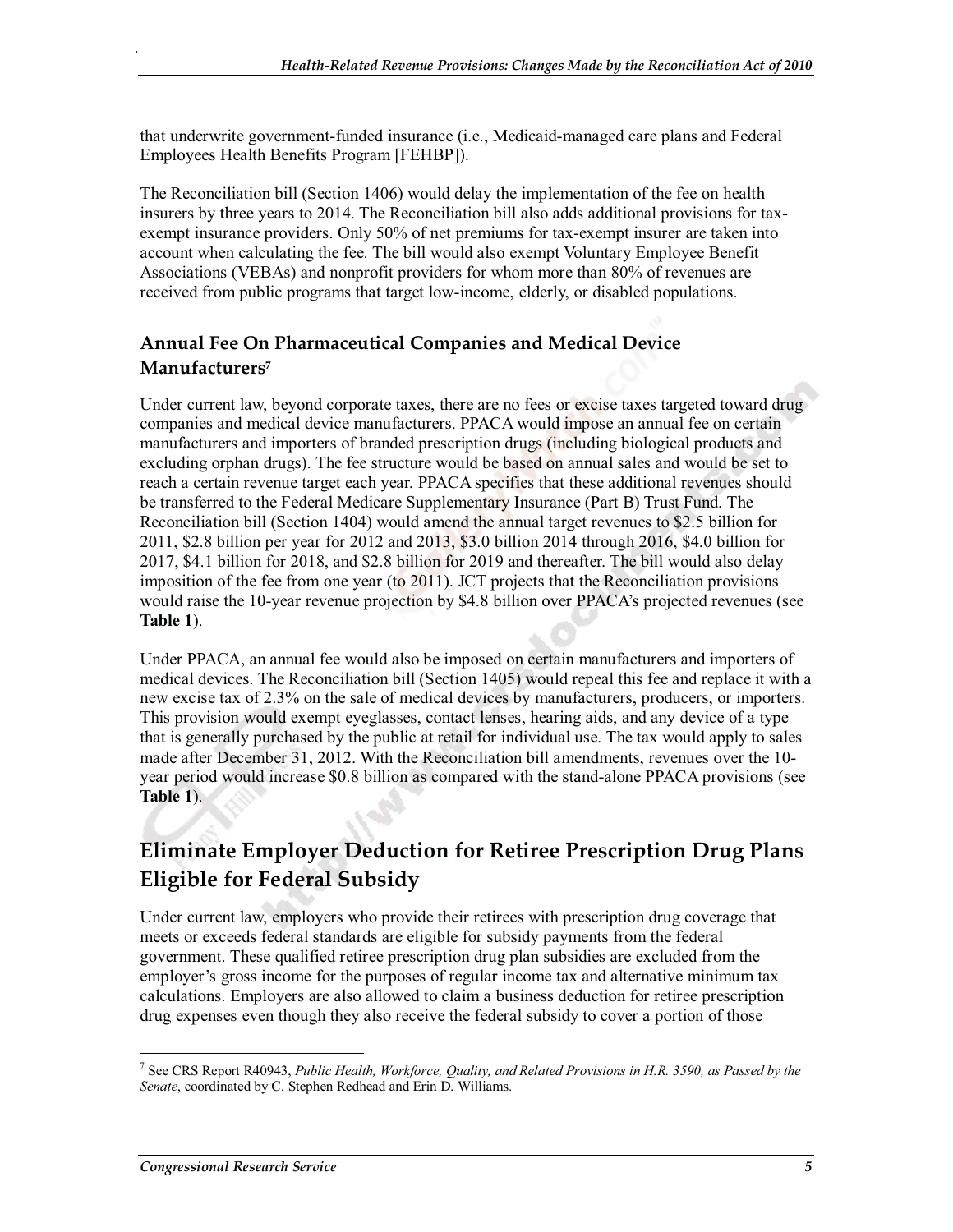expenses. PPACA would require employers to coordinate the subsidy and the deduction for retiree prescription drug coverage beginning in 2011. The amount allowable as a deduction for retiree prescription drug coverage would be reduced by the amount of the federal subsidy received. The Reconciliation bill (Section 1407) would delay implementation of this provision by two years to 2013. This delay would reduce the 10-year revenue projection by \$0.9 billion (see **Table 1**).

#### **Provisions Affecting Individuals**

#### **Medicare Payroll Tax**

.

Under current law, employers and employees each pay a payroll tax of 1.45% to finance Medicare Part A. PPACA includes additional hospital insurance taxes on high-income taxpayers. Specifically, PPACA would impose an additional payroll tax of 0.9% on high-income workers with wages over \$200,000 for single filers and \$250,000 for joint filers effective for taxable years after December 31, 2012. The additional tax only applies to wages above these thresholds. For these workers, the payroll tax would increase to a total of 2.35% for wage income over the thresholds noted above. These additional revenues would go to the Medicare Hospital Insurance Trust Fund (often called Part A). The Reconciliation bill (Section 1402) amends this to clarify that married taxpayers filing separately are subject to a \$125,000 threshold. According to the JCT, the revenue provisions under PPACA and the Reconciliation bill are the same and would raise \$86.8 billion over a 10-year period (see **Table 1**).

#### **Unearned Income Medicare Contribution**

The Reconciliation bill (Section 1402) would also impose an additional tax on net investment income. The bill defines net investment income to be interest, dividends, annuities, royalties, rents, and taxable net capital gains. It excludes distributions from a qualified annuity from a pension plan.<sup>8</sup> Households with modified adjusted gross income (MAGI) under these thresholds would not be subject to the investment income tax. Specifically, effective for taxable years after December 31, 2012, the bill would impose a tax equal to 3.8% of the *lesser* of (1) net investment income for such taxable year or (2) the excess of  $MAGI<sup>9</sup>$  over \$250,000 for joint filers (\$125,000 for married filing separately and \$200,000 for all other returns).

This tax is also applicable to income from estates and trusts. The active income from trade for self-employed and S-corporations would not be subject to the tax.<sup>10</sup> For these entities, the tax would apply only to passive income and trade income related to commodity trading. There is also a special provisions for the application of the tax to S-Corporations who sell their businesses.

 $8$  As defined in IRC Sec. 401(a), 403(a), 403(b), 408, 408A, or 457(b).

<sup>&</sup>lt;sup>9</sup> Modified adjusted gross income is defined as adjusted gross income increased by the excess of foreign earned income (defined in IRC Sec. 911(a)(1)) over the amount of any deductions or exclusions disallowed under IRC Sec. 911(d)(6) when determining foreign earned income.

 $10$  Corporations may elect S-corporation status if they meet a number of Internal Revenue Code requirements. Among other things, they cannot have more than 100 shareholders or more than one class of stock. S-corporations are taxreporting rather than tax-paying entities, in contrast to C-corporations, which are subject to the corporate income tax.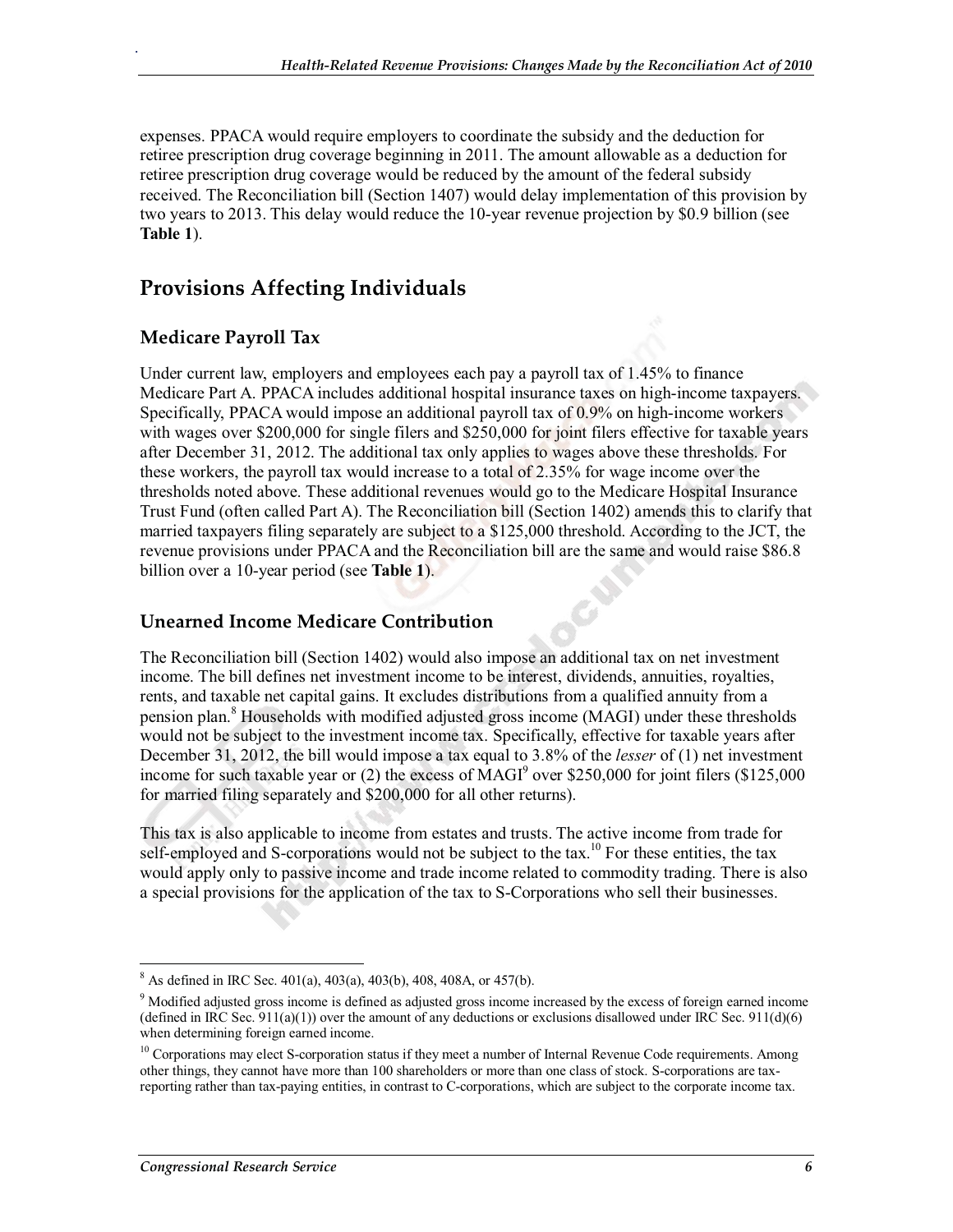As shown in **Table 1**, the investment income provision in the Reconciliation bill would raise \$123.4 billion in revenues over a 10-year period.

#### **Tax-Advantaged Accounts and Itemized Deductions Used to Pay for Health Care Expenses**

There are a number of tax-advantaged accounts and tax deductions for health care spending and coverage that would be affected by the revenue provisions in Title IX of PPACA. The Reconciliation bill makes minor adjustments to one these provisions.

#### *Modifications to Tax-Advantaged Accounts*

.

PPACA includes a number of provisions that would directly and indirectly affect tax-advantaged accounts to help workers pay for their health care expenses. Under current law, FSAs, HSAs, HRAs, and Medical Saving Accounts (MSAs) allow workers under varying circumstances to exclude a certain portion of qualified medical expenses from income taxes.<sup>1</sup>

Under current law, health FSAs are employer-established benefit plans that reimburse employees for specified health care expenses (e.g., deductibles, co-payments, and non-covered expenses) as they are incurred on a pre-tax basis.<sup>12</sup> About one-third of workers in 2007 had access to an FSA.<sup>13</sup> Each employer may set their limits on FSA contributions. In 2008, the average FSA contribution was \$1,350.<sup>14</sup> PPACA would limit the amount of annual FSA contributions to \$2,500 per FSA beginning in 2011. The Reconciliation bill would amend PPACA and delay implementation of the limits on FSA contribution by two years until 2013. According to JCT, this provision would reduce revenues relative to enactment of PPACA by \$1.3 billion over 10 years (see **Table 1**).

HSAs are also tax-advantaged accounts that allow individuals to fund unreimbursed medical expenses (deductibles, copayments, and services not covered by insurance) on a pre-tax basis.<sup>15</sup> Eligible individuals can establish and fund accounts when they have a qualifying high deductible health plan and no other health plan (with some exceptions). Unlike FSAs, HSAs may be rolled over and the funds accumulated over time. Distributions from an HSA that are used for qualified medical expenses are not included in taxable income. Distributions from an HSA that are not used for qualified medical expenses are taxable as ordinary income and, under current law, an additional 10% penalty tax for those under the age of 65. PPACA would raise this penalty on nonqualified distributions to 20% of the disbursed amount. According to the JCT, this provision would raise \$1.3 billion over 10 years (see **Table 1**). The Reconciliation bill would not amend the HSA provisions in PPACA.

PPACA would also modify the definition of qualified medical expenses. Under current law, qualified medical expenses for FSAs, HSAs, and HRAs can include over-the-counter

<sup>&</sup>lt;sup>11</sup> See CRS Report RL33505, *Tax Benefits for Health Insurance and Expenses: Overview of Current Law and Legislation*, by Janemarie Mulvey.

<sup>12</sup> See CRS Report RL32656, *Health Care Flexible Spending Accounts*, by Janemarie Mulvey.

<sup>13</sup> Bureau of Labor Statistics, *Table 24. Pretax benefits: Access, private industry workers*, National Compensation Survey, March 2007.

<sup>14</sup> Mercer Human Resources Consulting, *National Survey of Employer-Sponsored Health Plans 2008*.

<sup>&</sup>lt;sup>15</sup> See CRS Report RL33257, *Health Savings Accounts: Overview of Rules for 2010*, by Janemarie Mulvey.